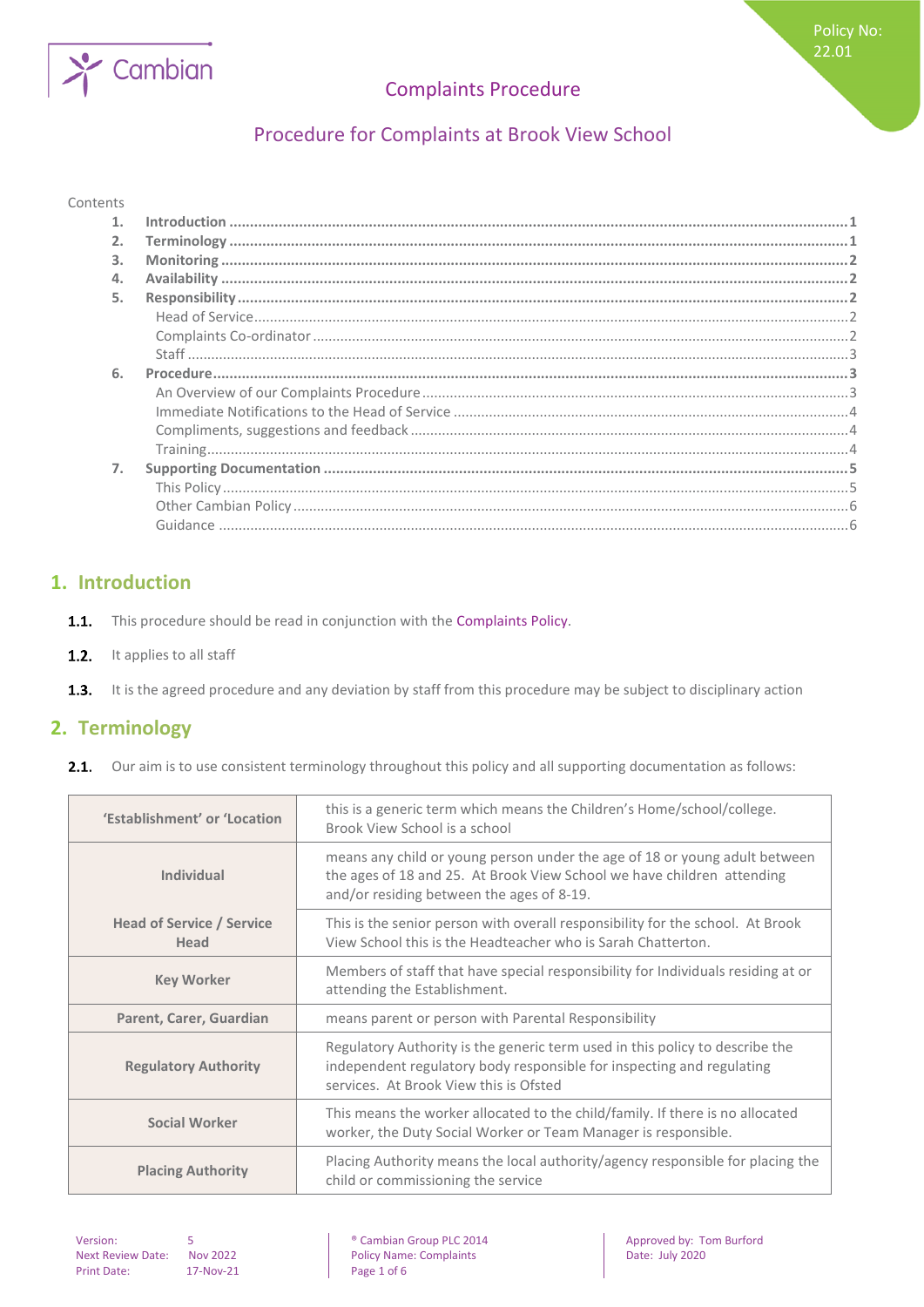

Policy No: 22.01

| <b>Staff</b>      | Means full or part-time employees of Cambian, agency workers, bank workers,  <br>contract workers and volunteers and students on placement. |
|-------------------|---------------------------------------------------------------------------------------------------------------------------------------------|
| <b>CambianKPI</b> |                                                                                                                                             |

## <span id="page-1-0"></span>**3. Monitoring**

- **3.1.** This Procedure is reviewed annually in line with policy requirements.
- $3.2.$ The Head of Service undertakes to ensure that the local elements of this procedure are continually monitored, reviewed and updated. This document was last reviewed as below:

SirghCharleAan

Sarah Chatterton Head of Education (interim)

November 2021

 $3.3.$ The effective operation of this Complaints Procedure will be discussed in the regular Senior Leader Meetings meetings, where appropriate.

## <span id="page-1-1"></span>**4. Availability**

- $4.1.$ This Complaints Procedure will be made available to all **staff** and brought to the attention of **carers/parents/guardians**, **placing authorities** and, where appropriate, potential individuals at the pre-admission stage. A copy can be requested by contacting Head of Education.
- 4.2. On admission, individuals and their parents/guardians/carers will be given, a copy of the Complaints Procedure.
- 4.3. If an individual has specific or global learning difficulties/disabilities that make it impracticable for him/her to make a complaint, another person such as an advocate or key worker will be nominated to look after the individual's interests in this regard. These arrangements will be made known to the parents/guardians/carers or people acting on the behalf of the individual concerned and to the funders/placing authority.

### <span id="page-1-2"></span>**5. Responsibility**

<span id="page-1-3"></span>**Head of Service**

- **5.1.** Our Head of Service is responsible for:
	- $\bullet$ Ensuring that staff receive relevant training
	- Responsibility and Final sign off of all complaints up to **Step 11** of the Complaints Procedure Internal Stage.  $\bullet$
	- Monitoring and review of procedures  $\bullet$
	- Maintaining the Central Complaints log and confidential complaints file.
	- Submitting information regarding complaints to **CambianKPI**   $\bullet$

#### <span id="page-1-4"></span>**Complaints Co-ordinator**

- Our Complaints co-ordinator is [enter job title/name].  $5.2.$
- The Complaints Co-ordinator is responsible for: $5.3.$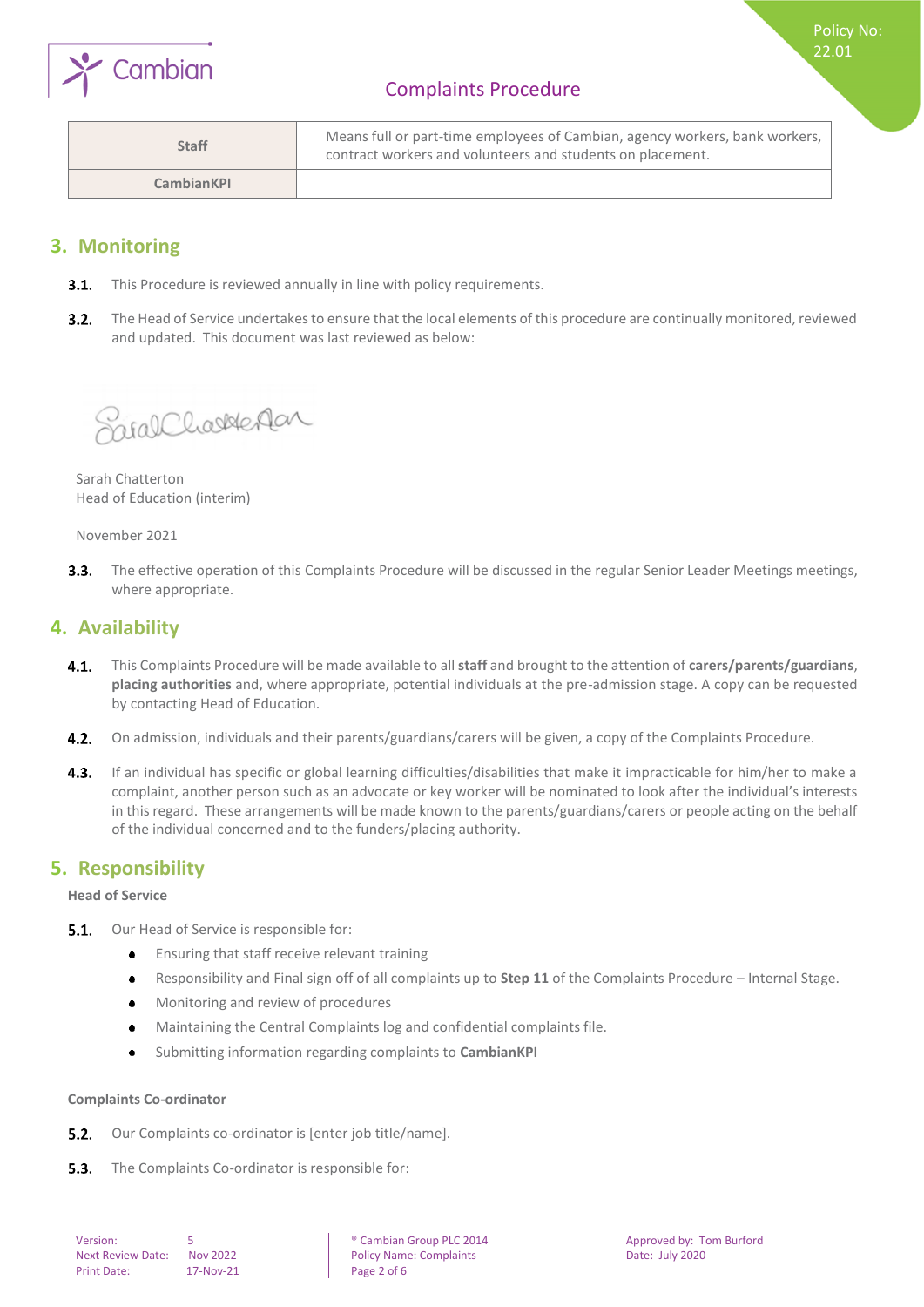

- ensuring that the Complaints Procedure is well publicised and that copies of the relevant materials are available at all times and all associated documents (which are listed at the end of this procedure) are used accordingly.
- Receiving complaint forms from staff
- Supporting the Head of Service to monitor and manage the complaint process up to **Step 8 of the Complaints Procedure (Internal Stage)**

<span id="page-2-0"></span>**Staff**

 $5.4.$ All staff have day-to-day responsibility to understand and follow the Complaints Procedure and to act promptly and in accordance with the procedures if an Individual or other person indicates that they wish to make a complaint.

#### <span id="page-2-1"></span>**6. Procedure**

Cambian

- Cambian consider a **complaint** to be a written or oral/verbal expression of dissatisfaction or disquiet in relation to the exercise of its functions in relation to its current or past individuals.
- **6.2.** It is our expectation that most problems, concerns, comments, criticisms etc about our service, can best be dealt with by staff informally at an early stage. Through meetings, the key worker system, regular review meetings and the involvement, where appropriate, of parents/carers and location and appropriate local authority staff, such matters can be aired and dealt with speedily and, in the majority of cases, resolved.

#### <span id="page-2-2"></span>**An Overview of our Complaints Procedure**

- The detailed complaints procedure is set out in the Complaints Flow Chart. This includes expected time frames and  $6.3.$ responsibilities for dealing with all elements of managing a complaint and any necessary actions to take.
- $6.4.$ For complaints regarding the **use of the Mental Health Act 1983** please see the separate Procedure for this..
- $6.5.$ Ideally a complaint should be made using Complaint Form but this is not essential. There are a variety of complaint forms which can be used for this purpose:
	- Complaint form (22.03) used by parents/carers/members of public etc  $\bullet$
	- Complaints forms for Individuals  $(22.09a g)$  which set out 3 options for making a complaint:
		- o Speak to a person they trust at the home
		- o By telephone to either Head office/Operations director or the service's regulatory authority
		- o Complete the form and post it in a pre-addressed and pre-paid envelope to Head Office.
- $6.6.$ The Complaints Co-ordinator is responsible for ensuring that pre-addressed and stamped envelopes are available with the complaint forms for Individuals. Depending on the service type, the addressed envelopes will be sent to either:
	- Education Services  $\bullet$
	- Residential Services (West)
	- Residential Services (East)  $\bullet$
- 6.7. At the following address
	- Cambian Group 4th Floor, The Waterfront Chancellors Road London W6 9RU
- On receipt of a complaint the member of staff must record it on the relevant Complaint Tracking Form (**22.03a** for  $6.8.$ Individuals and **22.03b** is for all other complaints). Staff are to follow the instructions on the form for further action.
- 6.9. NOTE: For complaints forms received at Cambian Head Office, the procedure for following up complaints will be carried out by the relevant Operational Director.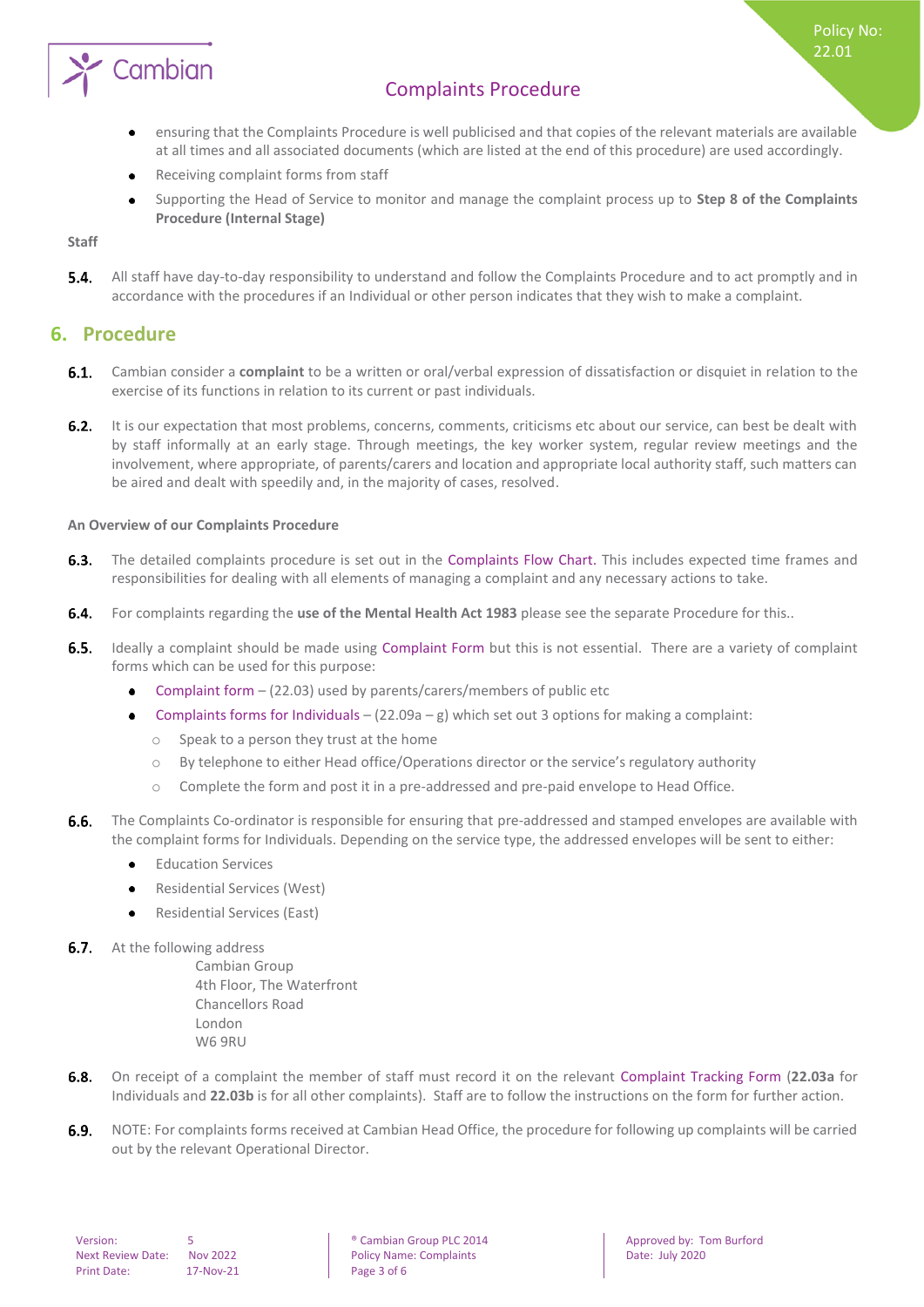

Policy No: 22.01

- 6.10. Initially the member of staff receiving the complaint will decide if it is something that can be resolved quickly and informally. Staff should only do this if they feel confident to do so. If necessary, the staff member will seek advice from their line manager.
- 6.11. Identified key staff are to offer to meet with the complainant to respond to their complaint. Where this is not felt to be appropriate or if it cannot be resolved quickly and informally the complaint will be passed to the Complaints Coordinator who will follow the complaints procedure until the complaint is concluded using the Complaints Procedure as set out in the Complaints Flowchart.
- **6.12.** If the complaint cannot be resolved internally (Steps  $1 8$  of complaints flowchart) the Operations Director will appoint an external investigator as part of the Complaints Procedure (Steps 9-11 of complaints flowchart.
- 6.13. The next stage of the complaint procedure is the Appeal Process (Steps 12-15). The Operations Director will appoint an appeal panel consisting of three persons, none of whom have had any involvement or are connected in any way to any of the parties involved in the complaint and none of whom are members of staff or management of the location. At least one member of the Appeal Panel will be independent of Cambian Group. The Complainant will be invited to attend the hearing if they wish and be given the opportunity to be accompanied by a person of their choice. The decision of the Appeal Panel is final.
- **6.14.** If the complainant is not satisfied with the outcome of the appeal process at any stage they may choose to take the matter up with our Regulatory Authority (Step 16) as below. Their contact details will be made available to Individuals and external stakeholders as required as follows:
	- OFSTED [enquiries@](mailto:enquiries@ofsted)**ofsted**

#### <span id="page-3-0"></span>**Immediate Notifications to the Head of Service**

- **6.15.** The Head of Service will be made aware immediately of any complaints regarding the following:
	- Injury to an Individual.  $\bullet$
	- Violence or ill treatment.
	- Theft or defrauding an individual.  $\bullet$
	- Serious neglect of an individual including neglect of their treatment.
	- Indecent or offensive behaviour by a member of staff.  $\bullet$
	- Breaches of an individual's confidentiality.
	- All types of discrimination.
	- Any safeguarding issues  $\bullet$
- 6.16. In these circumstances they will identify who will investigate the complaint, if the complaint relates to a safeguarding issue; this will be managed in accordance with the Child Protection - Safeguarding policy
- 6.17. All complaints are to be discussed and documented in the relevant management meetings. The discussion is to include any actions required to address any complaints raised. This also provides a forum for learning from the complaint and putting in place any recommendations from the investigation.

#### <span id="page-3-1"></span>**Compliments, suggestions and feedback**

6.18. Any compliments, suggestions or feedback received by staff should be recorded separately on a Compliments Log to be held by the Head of Service and be managed under the Consultation, Communication and Feedback Policy and Procedures.

#### <span id="page-3-2"></span>**Training**

**6.19.** The Head of Service will ensure that all staff are allocated dates to attend 'managing complaints' training.

6.20. The training will cover:

| Version:                 | 5               |
|--------------------------|-----------------|
| <b>Next Review Date:</b> | <b>Nov 2022</b> |
| <b>Print Date:</b>       | 17-Nov-21       |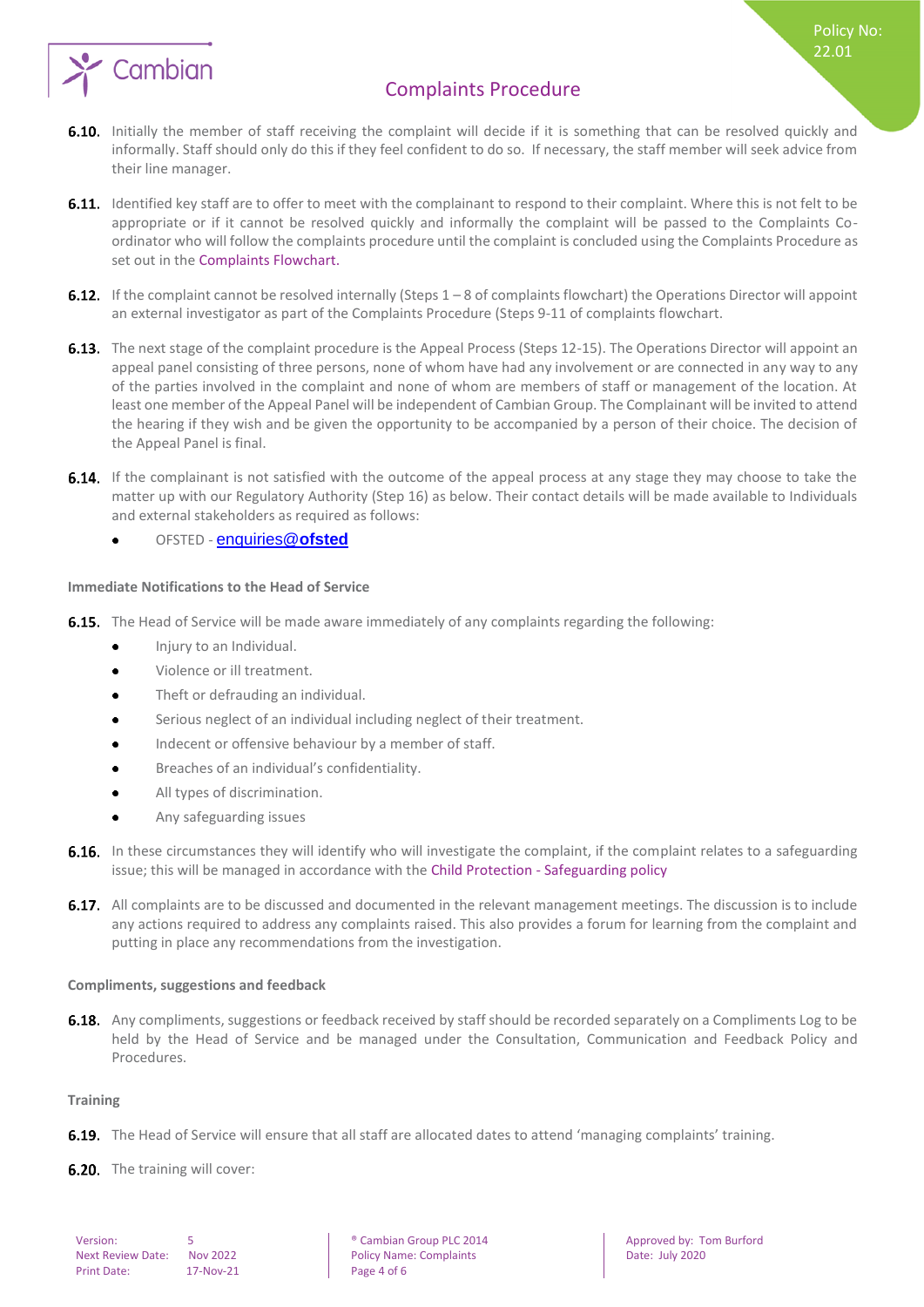# Cambian

# Complaints Procedure

Policy No: 22.01

- Cambian's complaints policy and procedure.
- What constitutes a complaint.
- How to handle a complaint.  $\bullet$
- Investigating complaints.  $\bullet$
- Managing complaints for improvement.

#### **Audit**

<span id="page-4-0"></span>6.21. The Head of Service will use a Complaint Tracking Form as an audit trail for any investigation carried out.

## **7. Supporting Documentation**

#### <span id="page-4-1"></span>**This Policy**

- 7.1. 22.00 Complaints Policy
- 7.2. 22.01 Procedure Complaints
- $7.3.$ 22.01a Procedure - Complaints regarding the MHA
- 7.4. 22.02 Complaints Flowchart
- 7.5. 22.03 Complaint Form
- 7.6. 22.04a Complaint Tracking Form Individuals
- 7.7. 22.04b Complaint Tracking Form Others
- **7.8.** 22.05 Complaint log
- 7.9. 22.06 Complaints Letter Templates 1-9
- **7.10.** 22.07 How to Complain Pictorial Booklet
- 7.11. 22.07a Complaint Leaflet PECS Home
- 7.12. 22.07b Complaints Leaflet PECS School
- **7.13.** 22.08a Complaints Information Leaflet for Individuals CHILDRENS HOMES
- 7.14. 22.08b Complaint Information Poster for Individuals EDUCATION
- 7.15. 22.08c Complaints Information for Parents, visitors and public
- **7.16.** 22.08d Complaints Information Poster for Staff
- 7.17. 22.09a Complaint Form for Individuals 7-13 OFSTED
- 7.18. 22.09b Complaint Form for Individuals 13+ OFSTED
- 7.19. 22.09c Complaint Form for Individuals CQC HOME
- 7.20. 22.09d Complaint Form for Individuals CSSIW
- 7.21. 22.09e Complaint Form for Individual 16+ CSSIW
- 7.22. 22.09f Complaint Form Deaf Services
- 7.23. 22.09g Complaint Form CQC Care Homes 16+